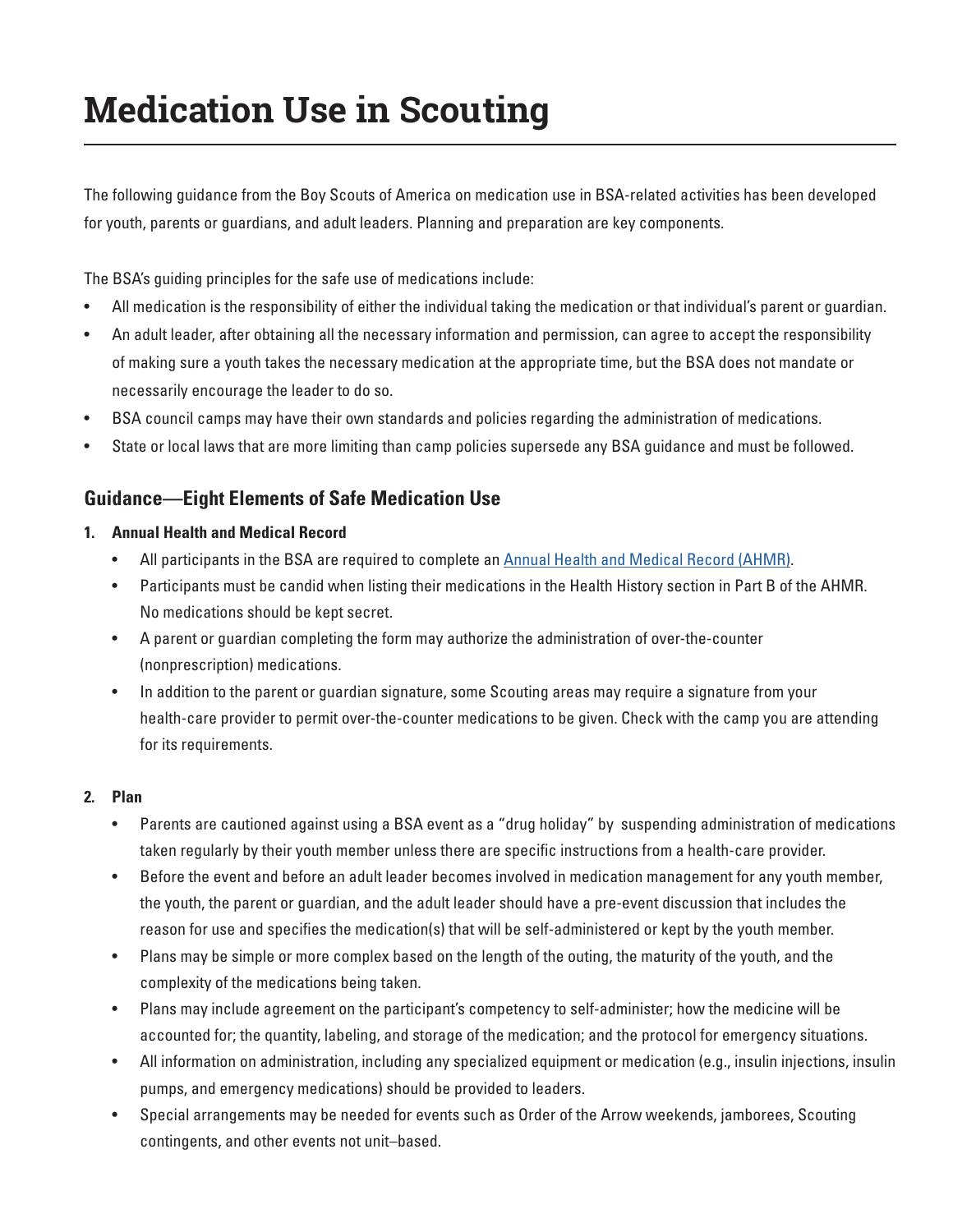## **3. Supervision of Medication Administration**

- Based on agreement that includes the degree of the individual's capacity for self-care, a decision is made on who is responsible for supervising the administration of the medication.
- The youth participant with the agreed-upon capacity for self-care may be the best person to manage their own medication.
- For the youth participant who is self-administering medication, there should be agreement on the method of supervision.
- A parent or guardian who is present should assume responsibility.
- If a parent or guardian isn't available during the event, a willing adult leader may take responsibility for medication administration to any youth who cannot self-administer the medication.
- The identified leader must be informed by the youth and the parent or guardian about any special circumstances.
- Special care must be given by the responsible adult to correctly identify the youth with assurance that the right medication is being administered at the right time in the right amount.
- A process should be developed for the possibility of having to hand off the responsibility to another adult (e.g., a leader rotates home or must leave due to an emergency).
- No adult leader should assume the responsibility unwillingly.

## **4. Labeling**

- Medication sent on an outing should preferably be in its original container and labeled with the name of the participant, medication, dose and strength, prescribing health-care provider's name, date of prescription, current instructions for use, special storage, etc.
- If a prescription label is missing or placed on an external package, the internal item (such as a tube or inhaler) should be, at a minimum, labeled with the participant's name, name of the medication, and directions for use.

# **5. Storage**

- Medications must be stored securely, either under lock and key (e.g., a locking bank bag) or direct observation.
- Security is especially important for controlled substances.
- Most medications should be kept by an adult with some or full control of the process. (See "6. Emergency Medication" below for an exception for the youth participant.)
- Special medication storage requirements by the manufacturer, such as protection from light or the need for refrigeration, should be discussed during the planning stage. Storage containers or coolers should be provided by the parent or guardian if possible.
- To protect the medications, be sensitive to providing storage for medications in a controlled environment, e.g., avoiding a hot car or an environment where liquid medications might freeze.